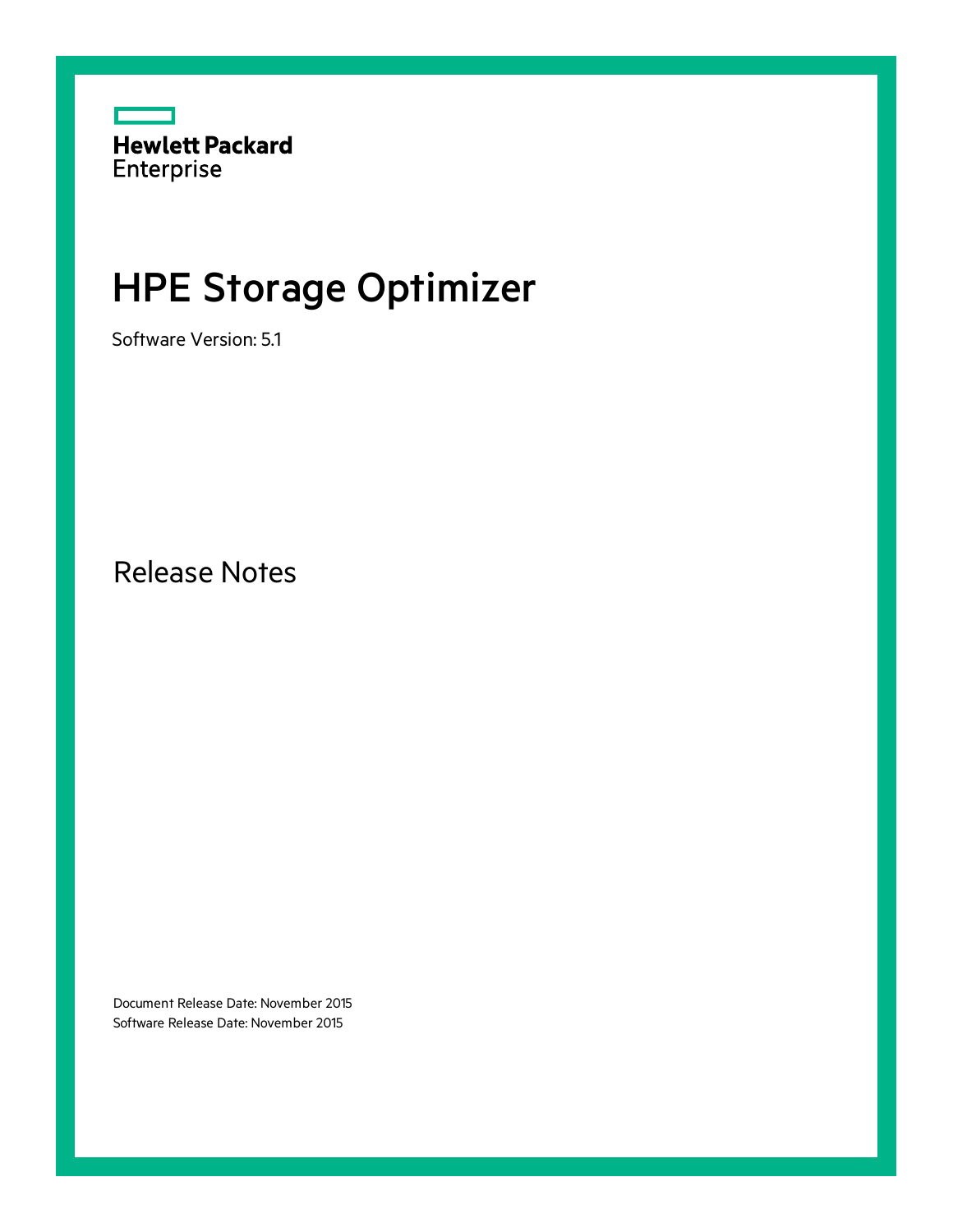## Legal Notices

### **Warranty**

The only warranties for Hewlett Packard Enterprise Development LP products and services are set forth in the express warranty statements accompanying such products and services. Nothing herein should be construed as constituting an additional warranty. HPE shall not be liable for technical or editorial errors or omissions contained herein.

The information contained herein is subject to change without notice.

### Restricted Rights Legend

Confidential computer software. Valid license from HPE required for possession, use or copying. Consistent with FAR 12.211 and 12.212, Commercial Computer Software, Computer Software Documentation, and Technical Data for Commercial Items are licensed to the U.S. Government under vendor's standard commercial license.

### Copyright Notice

© Copyright 2015 Hewlett Packard Enterprise Development LP

### Trademark Notices

Adobe™ is a trademark of Adobe Systems Incorporated.

Microsoft® and Windows® are U.S. registered trademarks of Microsoft Corporation.

UNIX® is a registered trademark of The Open Group.

This product includes an interface of the 'zlib' general purpose compression library, which is Copyright © 1995-2002 Jean-loup Gailly and Mark Adler.

## Documentation Updates

The title page of this document contains the following identifying information:

- Software Version number, which indicates the software version.
- Document Release Date, which changes each time the document is updated.
- <sup>l</sup> Software Release Date, which indicates the release date of this version of the software.

To check for recent updates or to verify that you are using the most recent edition of a document, go to: **https://softwaresupport.hp.com**

This site requires that you register for an HPE Passport and sign in. To register for an HPE Passport ID, go to: **https://hpp12.passport.hp.com/hppcf/createuser.do**

Or click the **Register** link at the top of the HPE Software Support page.

You will also receive updated or new editions if you subscribe to the appropriate product support service. Contact your HPE sales representative for details.

## Support

Visit the HPE Software Support Online web site at: **https://softwaresupport.hp.com**

This web site provides contact information and details about the products, services, and support that HPE Software offers.

HPE Software online support provides customer self-solve capabilities. It provides a fast and efficient way to access interactive technical support tools needed to manage your business. As a valued support customer, you can benefit by using the support web site to: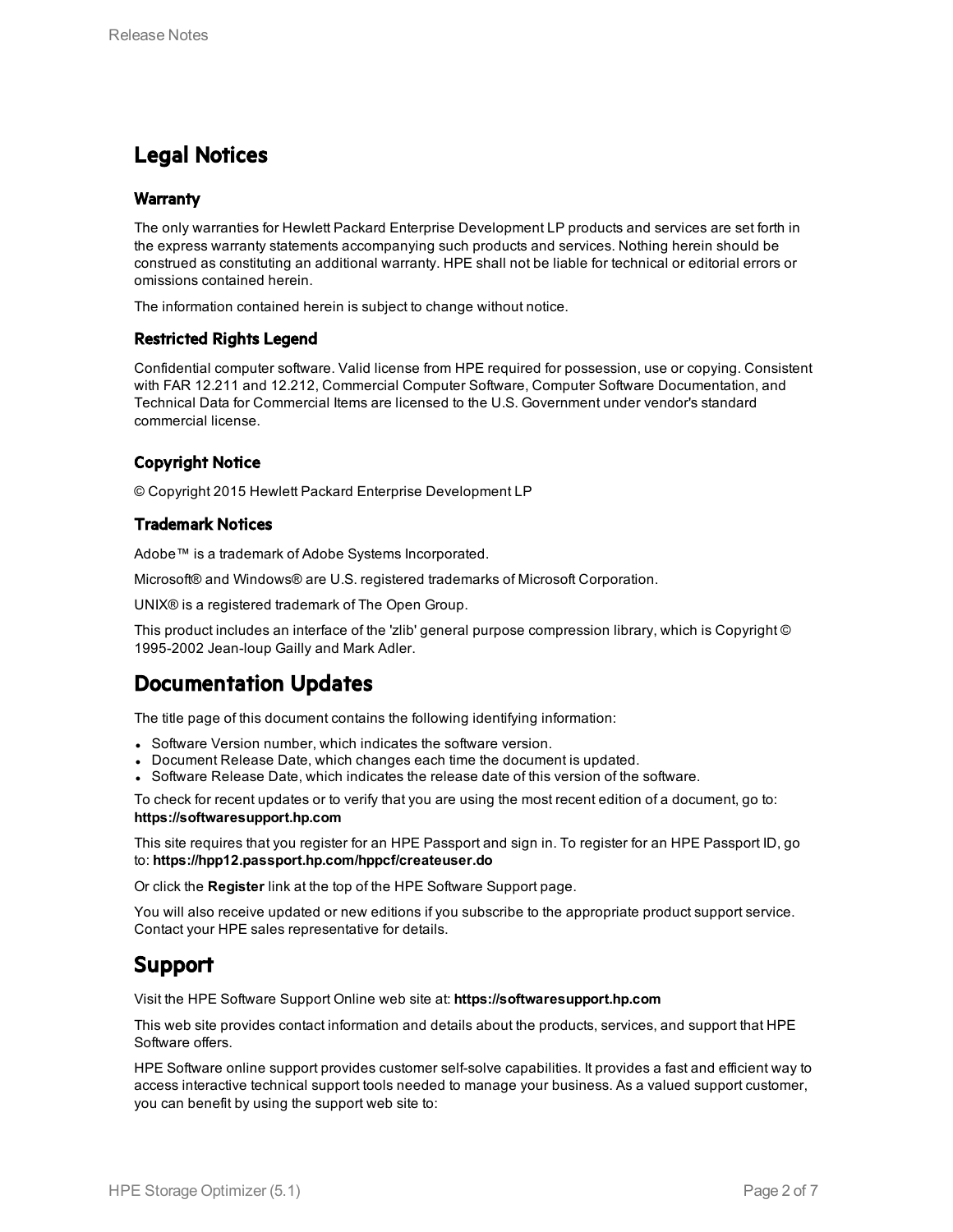- Search for knowledge documents of interest
- Submit and track support cases and enhancement requests
- Download software patches
- Manage support contracts
- Look up HPE support contacts
- Review information about available services
- Enter into discussions with other software customers
- Research and register for software training

Most of the support areas require that you register as an HPE Passport user and sign in. Many also require a support contract. To register for an HPE Passport ID, go to:

#### **https://hpp12.passport.hp.com/hppcf/createuser.do**

To find more information about access levels, go to:

#### **https://softwaresupport.hp.com/web/softwaresupport/access-levels**

**HPE Software Solutions Now** accesses the HPESW Solution and Integration Portal Web site. This site enables you to explore HPE Product Solutions to meet your business needs, includes a full list of Integrations between HPE Products, as well as a listing of ITIL Processes. The URL for this Web site is **http://h20230.www2.hp.com/sc/solutions/index.jsp**

## About this PDF Version of Online Help

This document is a PDF version of the online help. This PDF file is provided so you can easily print multiple topics from the help information or read the online help in PDF format. Because this content was originally created to be viewed as online help in a web browser, some topics may not be formatted properly. Some interactive topics may not be present in this PDF version. Those topics can be successfully printed from within the online help.

In memory of erwin zweers 1966-2015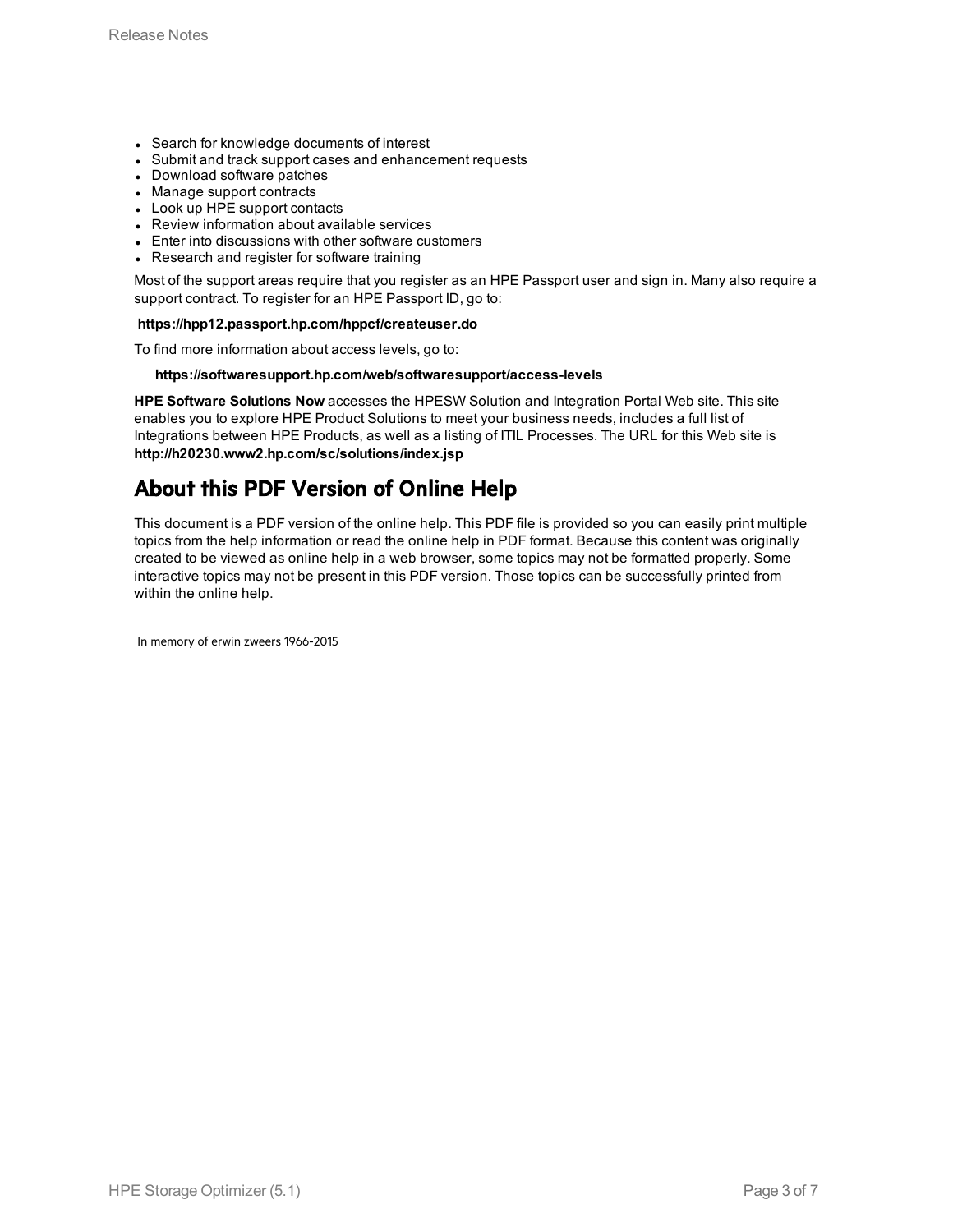## **Contents**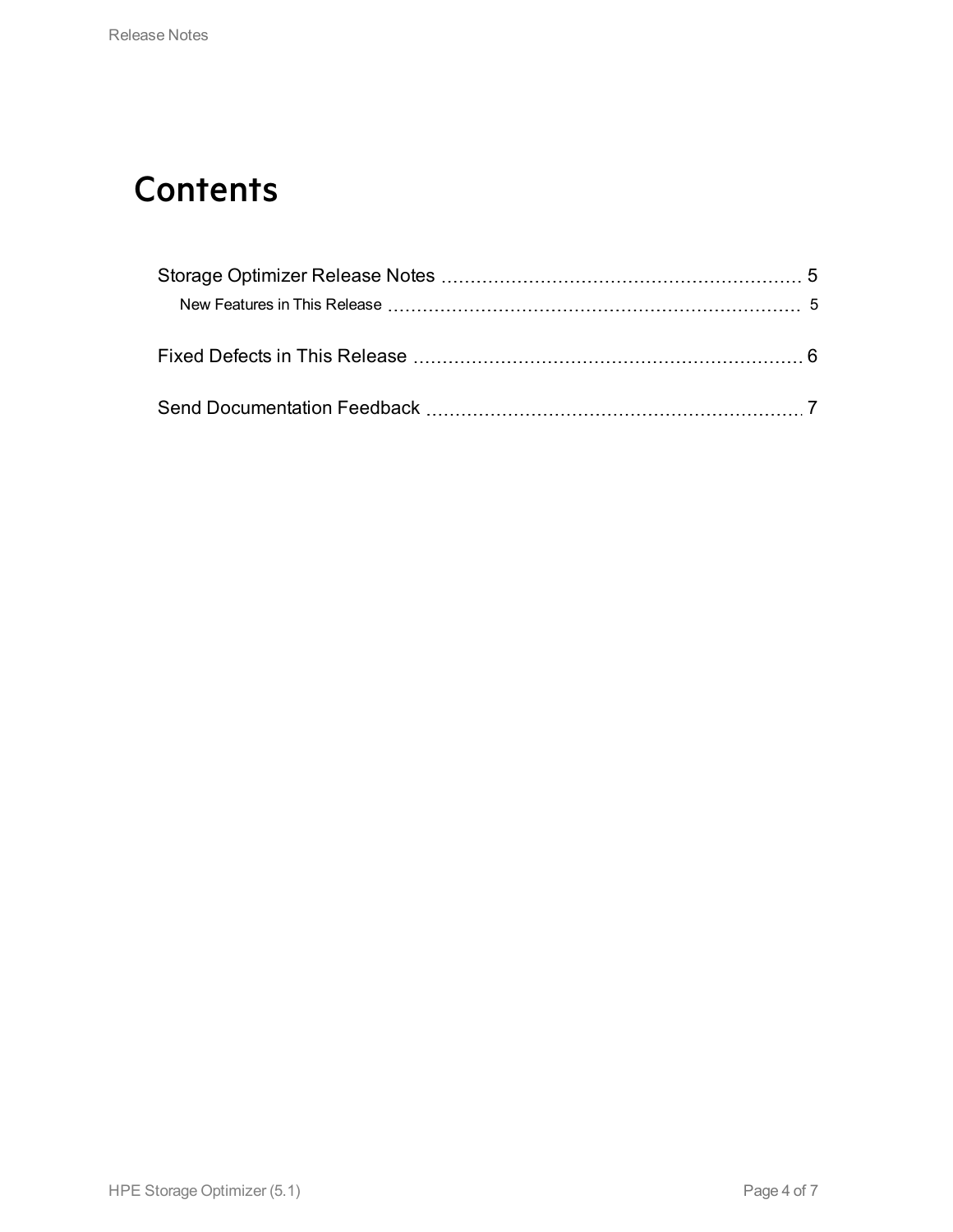## <span id="page-4-0"></span>Storage Optimizer Release Notes

### **Software version:** 5.1

#### **Publication date:** November 2015

This document is an overview of the changes made to Storage Optimizer. It contains important information that is not included in books or Help. You can find information about the following in this document:

- "New Features in This [Release"](#page-4-1) below
- <span id="page-4-1"></span>• "Fixed Defects in This [Release"](#page-5-0) on the next page

## New Features in This Release

- User Interface Changes:
	- Edge connectors and file connectors are available as different types of connectors.
	- Terminology in the repository section has been modified from index to analysis.
- Storage Optimizer to ControlPoint upgrade is now supported.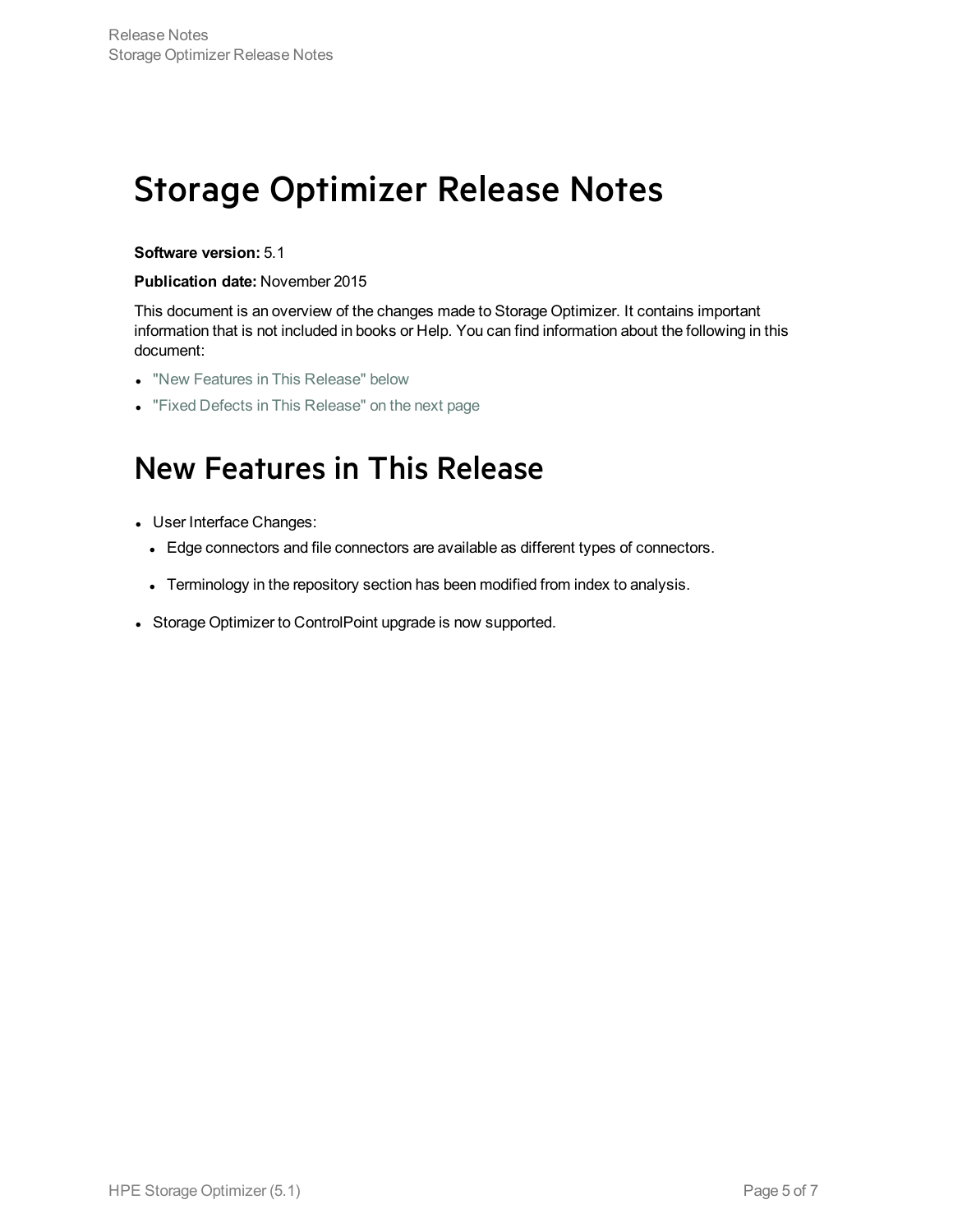## <span id="page-5-0"></span>Fixed Defects in This Release

- Multiple documentation updates were completed.
- In a scenario with a large number of repositories on the same connector, it is now possible to create a new repository without generating any errors.